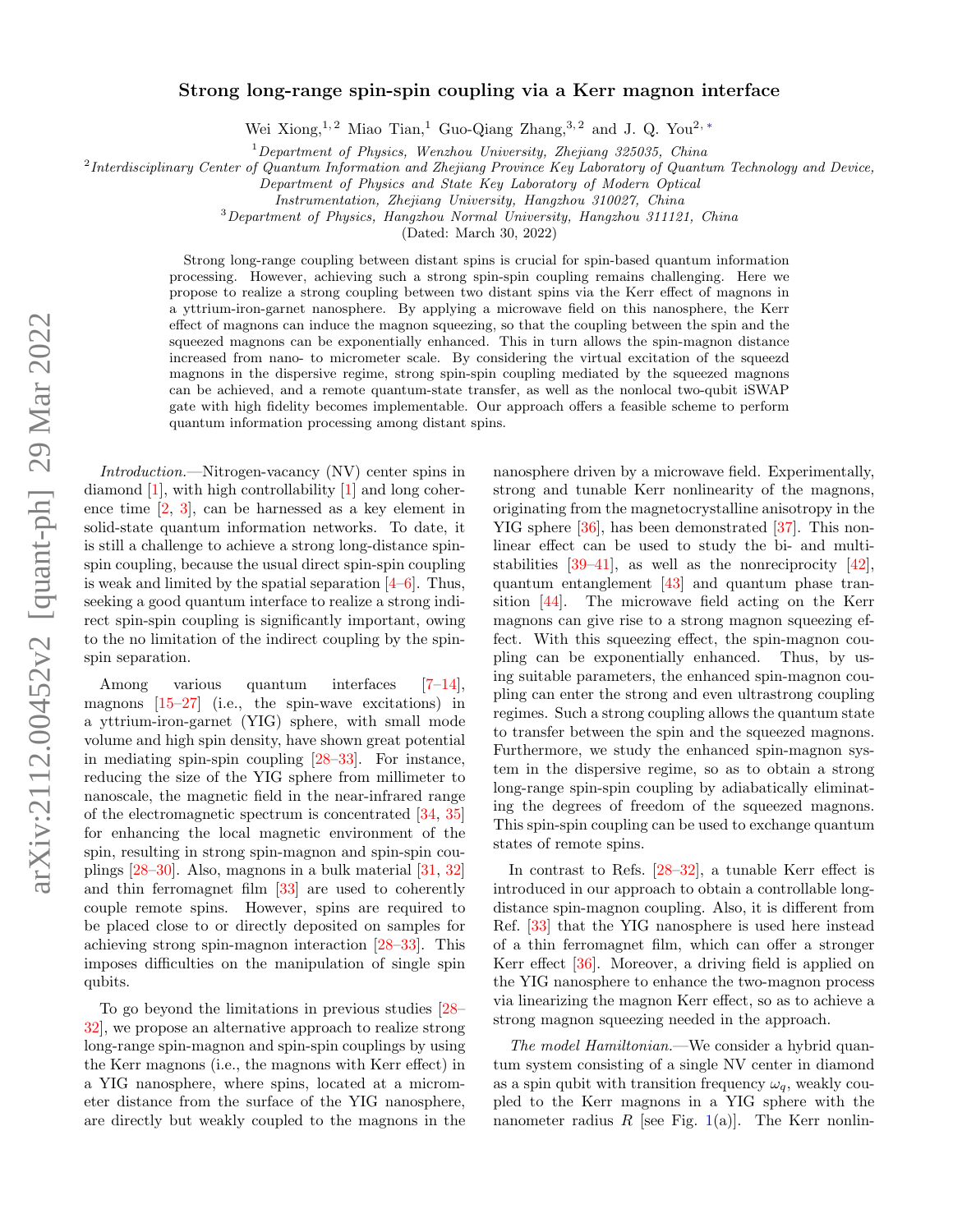

<span id="page-1-0"></span>FIG. 1. (a) Schematic of the proposed hybrid system consisting of a NV-center spin weakly coupled to the Kerr magnons in a YIG sphere with the nonometer radius R. The NVcenter spin is located d distance from the sphere surface, and the magnons are driven by a microwave field with frequency  $\omega_d$  and amplitude  $\Omega_d$ . (b) The coefficient of the magnon Kerr nonlinearity  $K/2\pi$  versus the radius R of the YIG nanosphere. (c) The spin-magnon coupling versus  $R.$  (d) Schematic of two NV-center spins weakly coupled to the Kerr magnons driven by a microwave field.

earity of the magnons stems from the magnetocrystalline anisotropy [\[36,](#page-4-11) [37\]](#page-4-12), and the spin qubit is placed at a distance d from the surface of the YIG sphere. The Hamiltonian of the hybrid system under the rotating-wave approximation (RWA) is (setting  $\hbar = 1$ )

$$
H_{\rm NL} = \frac{1}{2}\omega_q \sigma_z + H_K + g(\sigma_+ m + m^\dagger \sigma_-),\qquad(1)
$$

where  $\sigma_{+}$  are the lowering and rising operators of the spin qubit and  $m(m^{\dagger})$  is the annihilation (creation) operator of the magnons in the YIG sphere. The Kerr Hamiltonian  $H_K = \omega_m m^{\dagger} m$  –  $(K/2)m^{\dagger}m^{\dagger}mm$ , with the angular frequency  $\omega_m = \gamma B_0 +$  $2\mu_0 K_{\rm an}\gamma^2/(M^2V_m^2)-2\mu_0\rho_s s K_{\rm an}\gamma^2/M^2$  and the Kerr coefficient  $K/\hbar = 2\mu_0 K_{\rm an} \gamma^2/(M^2 V_m^2)$ , represents the interaction among magnons and provides the anharmonicity of the magnons, where  $\gamma/2\pi = g_e\mu_B/\hbar$  is the gyromagnetic ration with the g-factor  $g_e$  and the Bohr magneton  $\mu_B$ ,  $\rho_s = 2.1 \times 10^{-22}$  cm<sup>-3</sup> is the spin density of the YIG sphere,  $\mu_0$  is the vacuum permeability,  $K_{\text{an}}$  is the first-order anisotropy constant of the YIG sphere,  $B_0$  is the amplitude of a bias magnetic field along  $z$ -direction,  $M$  is the saturation magnetization, and  $V_m$  is the volume of the YIG sphere. Here  $g/(2\pi) = \sqrt{|\gamma|MR^3/(24\pi\hbar)}g_e\mu_0\mu_B/(d + R)^3$  is the coupling strength between the spin qubit and the magnons [\[38\]](#page-4-15), which first increases to its maximum and then decreases with the size of the YIG sphere [see Fig. [1\(](#page-1-0)b) for  $d = 6$  nm]. When  $R \sim 30$  nm,  $g/2\pi \sim 1.5$ 

KHz, and  $R \sim 50$  nm gives  $g/2\pi \sim 0.86$  KHz [\[28,](#page-4-4) [38\]](#page-4-15). In addition, the spin-magnon coupling  $q$  can sharply decrease when increasing the spin-magnon separation d. Because the Kerr coefficient is inversely proportional to the volume of the YIG sphere, i.e.,  $K \propto V_m^{-1}$ , the Kerr effect can become significantly important for a YIG nanosphere [see Fig. [1\(](#page-1-0)c)]. For example, when  $R \sim 50$ nm,  $K/2\pi \sim 128$  Hz, but  $K/2\pi = 0.05$  nHz for  $R \sim 0.5$ mm (the usual size of the YIG sphere used in various previous experiments). Obviously, K is much smaller in the latter case.

With the strong Kerr effect in the YIG sphere, a strong long-distance spin-magnon coupling becomes achievable. To realize this, a microwave field (MWF) with amplitude  $\Omega_d$  and frequency  $\omega_d$  is applied to the magnons, which can be characterized by the Hamiltonian  $H_D =$  $\Omega_d(m^{\dagger}e^{-i\omega_d t} + me^{i\omega_d t})$ . Thus, the total Hamiltonian of the hybrid system is  $H_{\text{total}} = H_{\text{NL}} + H_{D}$ . By rewritting the magnon operator as the expectation value plus its fluctuation, i.e.,  $m \to \langle m \rangle + m$ , the Kerr Hamiltonian  $H_K$  in Eq. [\(1\)](#page-1-1) can be linearized by neglecting the higher-order fluctuation terms, as guaranteed by a strong driving MWF [\[45\]](#page-5-3). In the rotating frame with respect to  $\omega_d$ , Eq. [\(1\)](#page-1-1) reduces to [\[45\]](#page-5-3)

$$
H_L = \frac{1}{2}\Delta_q \sigma_z + H_K + g(\sigma_+ m + m^\dagger \sigma_-),\tag{2}
$$

with

<span id="page-1-3"></span><span id="page-1-2"></span>
$$
H_{\mathcal{K}} = \Delta_m m^\dagger m - \frac{1}{2} \mathcal{K}(m^2 + m^{\dagger 2}),\tag{3}
$$

<span id="page-1-1"></span>where  $\Delta_m = \omega_m + 2KN_m - \omega_d$ , with  $N_m = |\langle m \rangle|^2$ , is the magnon-number-dependent frquency detuning,  $\Delta_q =$  $\omega_q - \omega_d$  is the spin-qubit frequency detuning, and K =  $K\langle m\rangle^2$  is the enhanced coefficient of the two-magnon process, induced by the linearization of the Kerr magnons. As  $K$  can be either positive or negative by adjusting the crystallographic axis [100] or [110] of the YIG sphere along the bias magnetic field [\[37\]](#page-4-12), we can have  $K > 0$ or  $K < 0$ . In addition, K is much larger and more tunable than the one obtained in Ref. [\[33\]](#page-4-5). This is because the Kerr coefficient  $K$  can be larger here for a YIG nanosphere, and the value of  $\langle m \rangle$  is controlled by the applied driving field. The linearized Kerr Hamiltonian  $H_K$ in Eq. [\(3\)](#page-1-2) describes the two-magnon process, which can give rise to the magnon squeezing needed in the approach.

Strong and ultrastrong long-range spin-magnon couplings.—Long-range light-matter interaction is important for quantum information processing. Previous proposals [\[28](#page-4-4)[–30\]](#page-4-8) show that a strong spin-magnon coupling can only be attained when the spin is extremely close to the surface of the YIG sphere, i.e.,  $d \sim 10$  nm. In our approach, to realize the strong long-range spin-magnon interaction, we operate the system in the squeezed-magnon frame via the Bogoliubov transform  $m = m_s \cosh r_m + m_s^{\dagger} \sinh r_m$ . Substituting this expression into Eq. [\(2\)](#page-1-3) and setting the squeezing parameter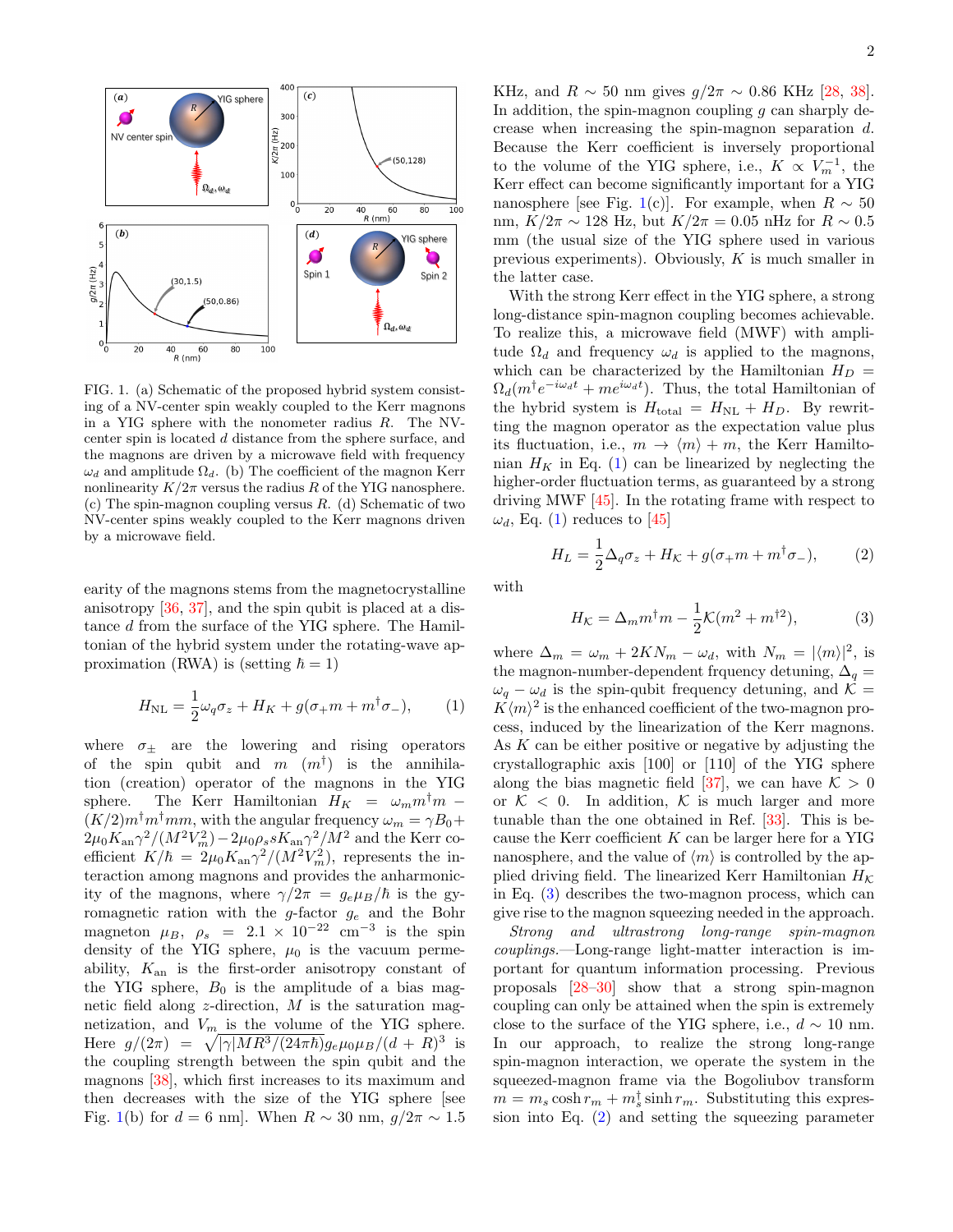

<span id="page-2-0"></span>FIG. 2. (a) The spin-magnon coupling strength versus the distance between the spin qubit and the surface of the YIG nanosphere with the squeezing parameter  $r_m = 0$  and  $r_m =$ 10. (b) Populations of the magnons and spin qubit versus the evolution time with  $G = 4$  MHz and  $\Delta_q = \Delta_s = 10G$ .

 $r_m = (1/4) \ln(\Delta_m + \mathcal{K})/(\Delta_m - \mathcal{K})$ , we can reduce Eq. [\(2\)](#page-1-3) to [\[45\]](#page-5-3)

$$
H_{\rm S} = \frac{1}{2} \Delta_q \sigma_z + \Delta_s m_s^{\dagger} m_s + G(m_s^{\dagger} + m_s)(\sigma_+ + \sigma_-), \tag{4}
$$

which is the standard quantum Rabi model with a controllable frequency  $\Delta_s = \sqrt{\Delta_m^2 - \mathcal{K}^2}$  and an exponentially enhanced coupling,  $G = g e^{r_m}/2$ , between the spin and the squeezed magnons.

Since the parameters  $\Delta_m$  and K are both tunable, the squeezing parameter  $r_m$  can be very large when the instability threshold approaches, i.e.,  $\Delta_m = \mathcal{K}$ . This directly yields the enhanced spin-magnon coupling several orders of magnitude larger than the original one. Such an enhancement allows the distance between the spin qubit and the magnons from the nanometer to micrometer scale. To address this, the exponentially enhanced spin-magnon coupling versus the spin-magnon separation is plotted in Fig.  $2(a)$  $2(a)$ . Without the magnon squeezing  $(r_m = 0)$ , the spin-magnon coupling sharply decreases to zero when d is increased to dozens of nanometer. With the magnon squeezing (e.g.,  $r_m = 10$ ), we find that the enchanced coupling  $G$  can be several megahertz for  $d$ approaching to 1  $\mu$ m, i.e.,  $G \sim 4$  MHz for  $d = 1 \mu$ m. Compared to Refs. [\[28](#page-4-4)[–30\]](#page-4-8), the spin-magnon separation is increased three orders of magnitude when maintaining the same large spin-magnon coupling.

For the NV center spin and the magnons, the typical decay rates are  $\gamma_q \sim 1$  KHz and  $\kappa_m \sim 1$  MHz, respectively. Thus, the enhanced spin-magnon system can be in the strong coupling regime, as justified by the Rabi oscillation in Fig. [2\(](#page-2-0)b), where the populations of the magnons and the spin qubit versus the evolution time are plotted at  $\Delta_q = \Delta_s = 10G$ . Obviously, the quantum state exchange between the magnons and the spin qubit can occur, where the squeezed magnons are initially excited and the spin qubit is in the ground state. Here both  $\Delta_s$  and  $\Delta_q$  are controllable via tuning the frequency of the MWF, so G can be comparable to or exceed  $\Delta_{q(s)}$ . This suggests that the enhanced spin-magnon system can be even in the ultrastrong coupling regime with the assistance of



<span id="page-2-2"></span>FIG. 3. (a) The energy stored in a single spin battery and (b) the corresponding power versus the evolution time for different magnon excitations  $m = 1$ , 5. Here  $\Delta_s = \Delta_q = 10G$ and  $G = 4$  MHz.

the MWF. Moreover, the unwanted terms in Eq. [\(4\)](#page-2-1) is greatly suppressed [\[45\]](#page-5-3) due to the large squeezing parameters  $r_m$ . This can be achieved in our proposal by tuning the crystallographic axis [100] of the YIG sphere along the bias magnetic field, i.e.,  $K > 0$ .

<span id="page-2-1"></span>We can use the strong long-distance spin-magnon coupling in the proposed hybrid system to implement a quantum battery [\[49–](#page-5-4)[52\]](#page-5-5). In this thermal device, the energy stored in the charger acted by the magnons can be transferred to the battery played by the NV center spin. Initially, the charger is in the state  $|m\rangle$  with m excitations, and the battery is in the ground state  $|g\rangle$ . Governed by the Hamiltonian [\(4\)](#page-2-1) with the RWA, the energy of the quantum battery and the corresponding power oscillate with the evolution time [see Fig.  $3(a)$  $3(a)$ ]. At a certain time, i.e.,  $t = \pi/(2G)$ , the battery is fully charged and the maximum power is reached [see Figs.  $3(a)$  $3(a)$  and (b)]. More importantly, we find that the excitations in the magnon mode can speed up the charging process by a factor of  $\sqrt{m}$  [see Fig. [3\(](#page-2-2)a)] and the power is hence greatly en- $\sqrt{m}$  [see Fig. 5(a)] and the power is hence greatly en-<br>hanced by  $\sqrt{m}$ . This is due to the simultaneous charging of the battery by m chargers with energy  $\hbar\Delta_s$ .

Long-range spin-spin coupling mediated by the squeezed magnons.—Now we consider the case that two spins with the same effective frequency  $\Delta_q$ , placed at  $d \sim 1 \mu m$ distance from the surface of the YIG nanosphere, are coupled to the squeezed magnons [see Fig.  $1(d)$  $1(d)$ ]. As  $d \gg R \sim 30$  nm, the size of the YIG nanosphere can be ignored and thus the separation between the two spins is ∼ 2 μm. When the condition  $G \ll \Delta_+ \equiv \Delta_s + \Delta_q$  is satisfied, the RWA is allowed for Eq. [\(4\)](#page-2-1) and hence the counter-rotating terms can be neglected. Now, we have

$$
H_R = \Delta_s m_s^{\dagger} m_s + \sum_{i=1}^{2} \left[ \frac{1}{2} \Delta_q \sigma_z^{(i)} + G(m_s^{\dagger} \sigma_-^{(i)} + \text{H.c.}) \right],\tag{5}
$$

which is a typical Tavis-Cummings model. We further consider the spin-magnon system in the dispersive regime, i.e.,  $G \ll |\Delta_{-} \equiv \Delta_{s} - \Delta_{q}|$ , which allows to obtain a strong effective coupling between the two remote spins. This can be achieved by adiabatically eliminat-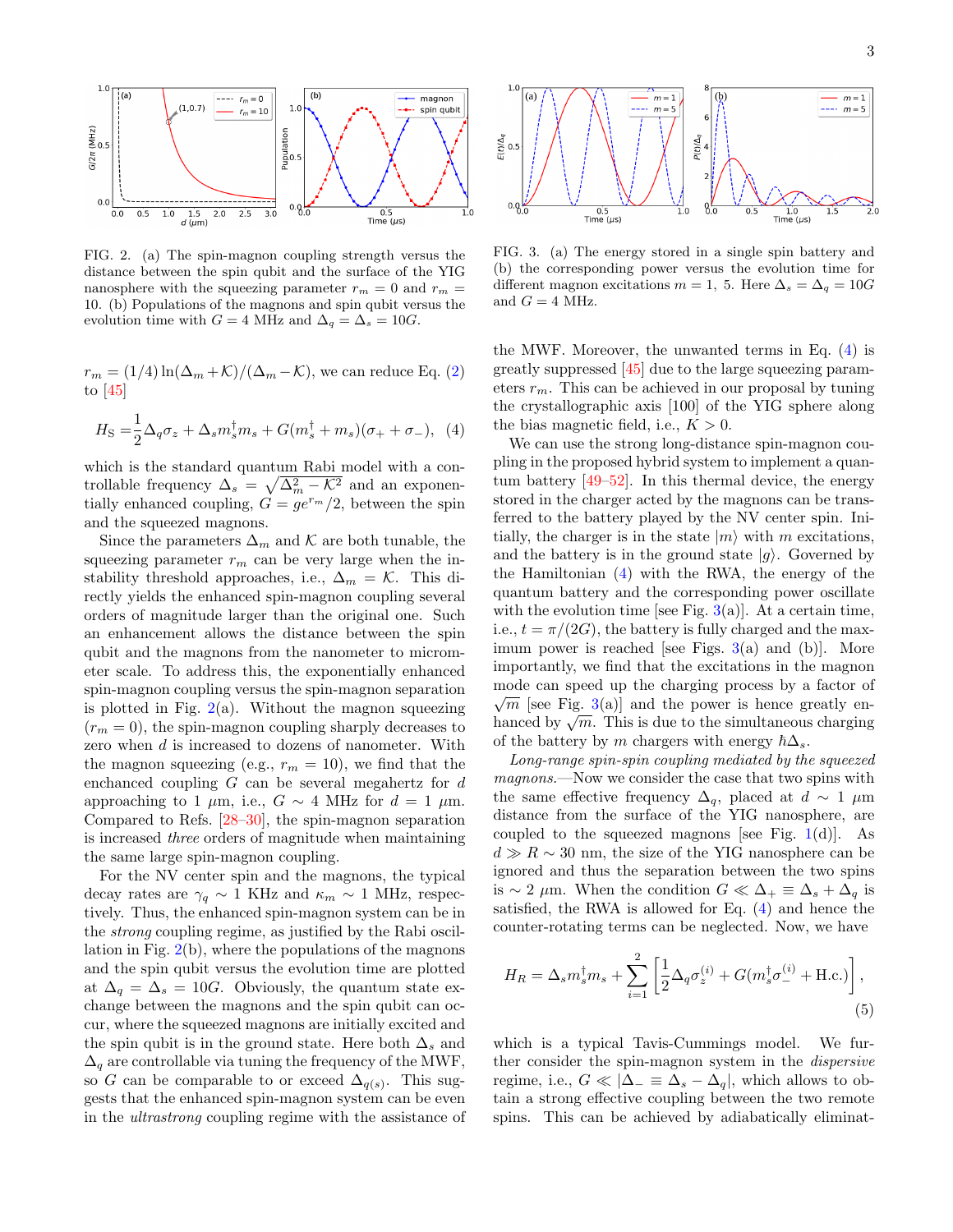

<span id="page-3-7"></span>FIG. 4. (a) Occupations of the spin 1, spin 2 and magnons versus the evolution time by numberically solving Eq. [\(6\)](#page-3-6) with the dissipations included. (b) The fidelity of the two-qubit iSWAP gate versus the evolution time by considering the dissipations. Here  $\kappa_m = 1$  MHz,  $\gamma_q = 1$  KHz, and  $G_{\text{eff}} = 70$ KHz.

ing the degrees of freedom of the squeezed magnons via Fröhlich-Nakajima transformation [\[46,](#page-5-6) [47\]](#page-5-7).

The effective spin-spin coupling Hamiltonian is obtained as [\[45\]](#page-5-3)

$$
H_{\text{eff}} = \frac{1}{2}\omega_{\text{eff}}(\sigma_z^{(1)} + \sigma_z^{(2)}) + G_{\text{eff}}(\sigma_+^{(1)}\sigma_-^{(2)} + \text{H.c.}), \quad (6)
$$

where  $\omega_{\text{eff}} = (1 + 2\langle m_s^{\dagger} m_s \rangle) \Delta_q^2 / \Delta_{-}$  is the magnonnumber-dependent frequency of each spin induced by the spin-magnon dispersive coupling, and  $G_{\text{eff}} = G^2/\Delta_-$  is the effective spin-spin coupling strength. To estimate this strength, we take  $G \sim 2\pi \times 0.7$  MHz for  $d \sim 1 \ \mu \text{m}$ and  $\Delta_-\sim 10G$ , so  $G_{\text{eff}}/2\pi\sim 70$  KHz  $\gg \gamma_q \sim 1$  KHz. This strong long-range spin-spin coupling enables the quantum state transfer between two spins mediated by the magnons, and the two-qubit iSWAP gate becomes achievable, i.e.,

$$
|g_1\rangle|g_2\rangle \rightarrow |g_1\rangle|g_2\rangle, \n|g_1\rangle|e_2\rangle \rightarrow -i|e_1\rangle|g_2\rangle, \n|e_1\rangle|g_2\rangle \rightarrow -i|g_1\rangle|e_2\rangle, \n|e_1\rangle|e_2\rangle \rightarrow |e_1\rangle|e_2\rangle, \tag{7}
$$

where  $|g\rangle$  and  $|e\rangle$  denote the ground and excited states of the spin qubit, respectively.

The relevant quantum dynamics is governed by

$$
\dot{\rho} = i[\rho, H_{\text{eff}}] + \kappa_m \mathcal{D}[m_s] \rho + \gamma_q \mathcal{D}[\sigma_-] \rho, \tag{8}
$$

where  $\mathcal{D}[x] = x\rho x^{\dagger} - (x^{\dagger}x\rho + \rho x^{\dagger}x)/2$ , with  $x = m_s, \sigma^{(1)}$ and  $\sigma_{-}^{(2)}$ , while  $\gamma_q$  denotes the transversal relaxation rate of the NV-center spin. Experimentally, the longitudinal relaxation rate is much smaller than  $\gamma_q$  [\[48\]](#page-5-8), so we can ignore its effect on system's dynamics. In Fig. [4,](#page-3-7) we plot the occupation probability and gate fidelity versus the evolution time, where we initially prepare spin 1 in the excited state, spin 2 in the ground state, and the magnons in the ground state. From Fig.  $4(a)$  $4(a)$  we see that in the presence of dissipations ( $\kappa_m = 1$  MHz and  $\gamma_q = 1$  KHz), quantum state from spin 1 (2) can be transferred to spin

2 (1), while the magnons are kept in the initial state, due to the dispersive spin-magnon coupling. Thus, the fidelity of the two-qubit iSWAP gate is robust against the decay rate of the magnons [see Fig.  $4(b)$  $4(b)$ ]. Also, it is insensitive to the decay rate of the spin qubit, owing to the achieved strong spin-spin coupling (i.e.,  $G_{\text{eff}} \gg \gamma_a$ ) [see Fig.  $4(b)$  $4(b)$ ].

Conclusion.—In summary, we have proposed a feasible scheme to achieve a strong long-range spin-spin coupling via the Kerr mangons in a YIG nanosphere. Assisted with the drive field, the Kerr nonlinearity of the magnons can be converted to the magnon squeezing effect, which exponentially enhances the spin-magnon coupling in the squeezed-magnon frame with the experimentally available parameters. This strong coupling allows the separation between the spins and the YIG nanosphere increased from nano- to micrometer scale. In the dispersive regime, the virtual squeezed magnons can be adiabatically eliminated to yield a strong long-range spin-spin coupling. With these strong spin-magnon and spin-spin couplings, some quantum information processing tasks such as the remote quantum-state transfer and highfidelity two-qubit iSWAP gate are implementable. Our proposal can provide a potential platform to realize quantum information processing among remote spins by using a hybrid system consisting of the Kerr magnons coupled to the spin qubits.

<span id="page-3-6"></span>This work is supported by the National Natural Science Foundation of China (Grants No. 11934010, No. U1801661, and No. U21A20436).

<span id="page-3-0"></span>∗ jqyou@zju.edu.cn

- <span id="page-3-1"></span>[1] M. W. Doherty, N. B. Manson, P. Delaney, F. Jelezko, J. Wrachtrupe, L. C. L. Hollenberg, The nitrogen-vacancy colour centre in diamond, Phys. Rep. 528, 1 (2013).
- <span id="page-3-2"></span>[2] N. Bar-Gill, L. Pham, A. Jarmola, D. Budker, and R. Walsworth, Solid-state electronic spin coherence time approaching one second. Nat. Commun. 4, 1743 (2013).
- <span id="page-3-3"></span>[3] G. Balasubramian, P. Neumann, D. Twitchen, M. Markham, R. Koselov, N. Mizuochi, J. Isoya, J. Achard, J. Beck, J. Tissler, V. Jacques, P. R. Hemmer, F. Jelezko, and J. Wrachtrup, Ultralong spin coherence time in isotopically engineered diamond, Nat. Mater. 8, 383 (2009).
- <span id="page-3-4"></span>[4] Y. Kubo, F. R. Ong, P. Bertet, D. Vion, V. Jacques, D. Zheng, A. Dréau, J.-F. Roch, A. Auffeves, F. Jelezko, J. Wrachtrup, M. F. Barthe, P. Bergonzo, and D. Esteve, Strong Coupling of A Spin Ensemble to A Superconducting Resonator, Phys. Rev. Lett. 105, 140502 (2010).
- [5] D. Marcos, M. Wubs, J. M. Taylor, R. Aguado, M. D. Lukin,and A. S. Sørensen, Coupling Nitrogen-Vacancy Centers in Diamond to Superconducting Flux Qubits, Phys. Rev. Lett. 105, 210501 (2010).
- <span id="page-3-5"></span>[6] X. Zhu, S. Saito, A. Kemp, K. Kakuyanagi, S. Karimoto, H. Nakano, W. J. Munro, Y. Tokura, M. S. Everitt, K. Nemoto, M. Kasu, N. Mizuochi, and K. Semba, Coherent coupling of a superconducting flux qubit to an elec-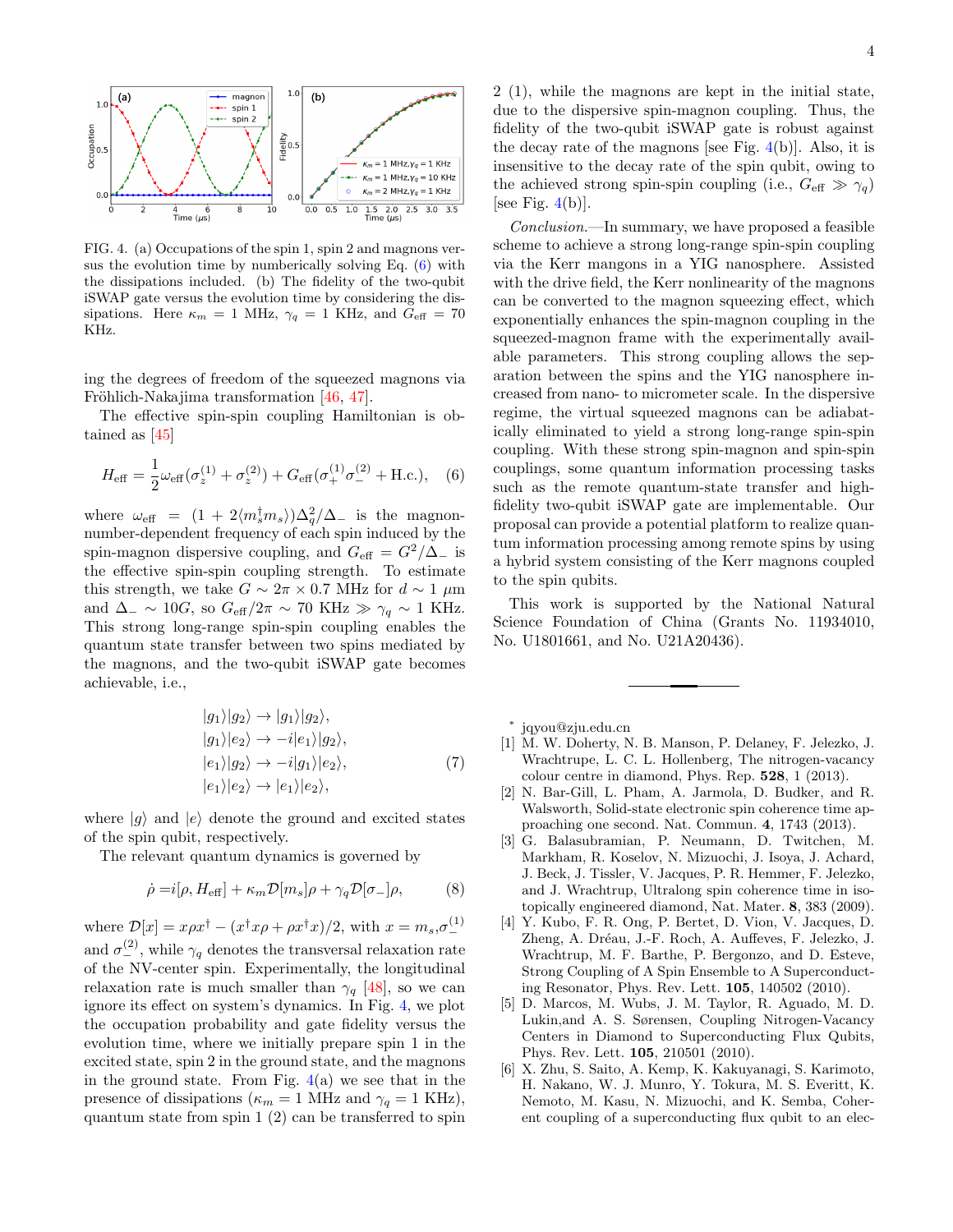tron spin ensemble in diamond Nature (London) 478, 221 (2011).

- <span id="page-4-0"></span>[7] W. Xiong, Y. Qiu, L. A. Wu, and J. Q. You, Amplification of the coupling strength in a hybrid quantum system, New J. Phys. 20, 043037 (2018).
- [8] J. Twamley and S. D. Barrett, Superconducting cavity bus for single nitrogen-vacancy defect centers in diamond, Phys. Rev. B 81, 241202(R) (2010).
- [9] P. B. Li, Z. L. Xiang, P. Rabl, and F. Nori, Hybrid Quantum Device with Nitrogen-Vacancy Centers in Diamond Coupled to Carbon Nanotubes, Phys. Rev. Lett. 117, 015502 (2016).
- [10] P. Rabl, S. J. Kolkowitz, F. H. L. Koppens, J. G. E. Harris, P. Zoller, and M. D. Lukin, A quantum spin transducer based on nanoelectromechanical resonator arrays, Nat. Phys. **6**, 602 (2010).
- <span id="page-4-16"></span>[11] L. Tian, Robust Photon Entanglement via Quantum Interference in Optomechanical Interfaces, Phys. Rev. Lett. 110, 233602 (2013).
- [12] W. Xiong, Z. Li, Y. Song, J. Chen, G. Q. Zhang, and M. Wang, Higher-order exceptional point in a pseudo-Hermitian cavity optomechanical system, arXiv:2109. 12232.
- [13] W. Xiong, Jiaojiao Chen, Baolong Fang, Mingfeng Wang, Liu Ye,3, and J. Q. You, Strong Tunable Spin-Spin Interaction in a Weakly Coupled Nitrogen Vacancy Spin-Cavity Electromechanical System, Phys. Rev. B 103, 174106 (2021).
- <span id="page-4-1"></span>[14] J. Chen, Z. Li, X. Q. Luo, W. Xiong, M. Wang, H. C. Li, Strong single-photon optomechanical coupling in a hybrid quantum system, Opt. Express 29, 32639 (2021).
- <span id="page-4-2"></span>[15] D. D. Awschalom, C. H. R. Du, R. He, F. J. Heremans, A. Hoffmann, J. T. Hou, H. Kurebayashi, Y. Li, L. Liu, V. Novosad, J. Sklenar, S. E. Sullivan, D. Sun, H. Tang, V. Tiberkevich, C. Trevillian, A. W. Tsen, L. R. Weiss, W. Zhang, X. Zhang, L. Zhao, and C. W. Zollitsch, Quantum engineering with hybrid magnonics systems and materials, IEEE Transactions on Quantum Engineering 2, 5500836 (2021).
- [16] B. Z. Rameshti, S. V. Kusminskiy, J. A. Haigh, K. Usami, D. Lachance-Quirion, Y. Nakamura, C. M. Hu, H. X. Tang, G. E. W. Bauer, and Y. M. Blanter, Cavity Magnonics, arXiv:2106. 09312.
- [17] Y. P. Wang, and C. M. Hu, Dissipative couplings in cavity magnonics, Journal of Applied Physics 127, 130901 (2020).
- [18] D. Lachance-Quirion, Y. Tabuchi, A. Gloppe, K. Usami, and Y. Nakamura, Hybrid quantum systems based on magnonics, Appl. Phys. Express 12, 070101 (2019).
- [19] D. Zhang, X. M. Wang, T. F. Li, X. Q. Luo, W. Wu, F. Nori, and J. Q. You, Cavity quantum electrodynamics with ferromagnetic magnons in a small yttrium-irongarnet sphere, npj Quantum Inf. 1, 15014 (2015).
- [20] M. Harder, Y. Yang, B. M. Yao, C. H. Yu, J. W. Rao, Y. S. Gui, R. L. Stamps, and C. M. Hu, Level Attraction Due to Dissipative Magnon-Photon Coupling, Phys. Rev. Lett. 121, 137203 (2018).
- [21] Y. P. Wang, J. W. Rao, Y. Yang, P. C. Xu, Y. S. Gui, B. M. Yao, J. Q. You, and C. M. Hu, Nonreciprocity and Unidirectional Invisibility in Cavity Magnonics, Phys. Rev. Lett. 123, 127202 (2019).
- [22] J. W. Rao, P. C. Xu, Y. S. Gui, Y. P. Wang, Y. Yang, B. Yao, J. Dietrich, G. E. Bridges, X. L. Fan, D. S. Xue, and C. M. Hu, Interferometric control of magnon-induced

nearly perfect absorption in cavity magnonics, Nat. Commun. 12, 1933 (2021).

- [23] Y. Wang, W. Xiong, Z. Xu, G. Q. Zhang, and J. Q. You, Dissipation-induced nonreciprocal magnon blockade in a magnon-based hybrid system, arXiv:2112.02351.
- [24] H. Y. Yuan, P. Yan, S. Zheng, Q. Y. He, K. Xia, and M. H. Yung, Steady Bell State Generation via Magnon-Photon Coupling, Phys. Rev. Lett. 124, 053602 (2020).
- [25] F. X. Sun, S. S. Zheng, Y. Xiao, Q. Gong, Q. Y. He, and K. Xia, Remote Generation of Magnon Schrödinger Cat State via Magnon-Photon Entanglement, Phys. Rev. Lett. 127, 087203 (2021).
- [26] Y. Cao and P. Yan, Exceptional magnetic sensitivity of  $PT$ -symmetric cavity magnon polaritons, Physical Review B 99, 214415 (2019).
- <span id="page-4-3"></span>[27] H. Y. Yuan, Y. Cao, A. Kamra, R. A. Duine, and P. Yan, Quantum magnonics: when magnon spintronics meets quantum information science, arXiv:2111.14241.
- <span id="page-4-4"></span>[28] T. Neuman, D. S. Wang, and P. Narang, Nanomagnonic Cavities for Strong Spin-Magnon Coupling and Magnon-Mediated Spin-Spin Interactions, Phys. Rev. Lett. 125, 247702 (2020).
- [29] D. S. Wang, T. Neuman, and P. Narang, Spin Emitters beyond the Point Dipole Approximation in Nanomagnonic Cavities, J. Phys. Chem. C 125, 6222 (2021).
- <span id="page-4-8"></span>[30] D. S. Wang, M. Haas, and P. Narang, Quantum Interfaces to the Nanoscale, ACS Nano 15, 7879 (2021).
- <span id="page-4-9"></span>[31] L. Trifunovic, F. L. Pedrocchi, and D. Loss, Long-Distance Entanglement of Spin Qubits via Ferromagnet, Phys. Rev. X 3, 041023 (2013).
- <span id="page-4-10"></span>[32] M. Fukami, D. R. Candido, D. D. Awschalom, and M. E. Flatté, Opportunities for Long-Range Magnon-Mediated Entanglement of Spin Qubits via On- and Off-Resonant Coupling, PRX Quantum 2, 040314 (2021).
- <span id="page-4-5"></span>[33] I. C. Skogvoll, J. Lidal, J. Danon, and A. Kamra, Tunable anisotropic quantum Rabi model via magnon—spinqubit ensemble, Phys. Rev. Applied 16, 064008 (2021).
- <span id="page-4-6"></span>[34] A. García-Etxarri, R. Gómez-Medina, L. S. Froufe-Péez, C. López, L. Chantada, F. Scheffold, J. Aizpurua, M. NietoVesperinas, and J. J. Sáenz, Strong magnetic response of submicron Silicon particles in the infrared, Opt. Express 19, 4815 (2011).
- <span id="page-4-7"></span>[35] M. K. Schmidt, R. Esteban, J. J. Sáenz, I. Suárez-Lacalle, S. Mackowski, and J. Aizpurua, Dielectric antennas-a suitable platform for controlling magnetic dipolar emission, Opt. Express 20, 13636 (2012).
- <span id="page-4-11"></span>[36] G. Q. Zhang, Y. P. Wang, and J. Q. You, Theory of the magnon Kerr effect in cavity magnonics, Sci. China-Phys. Mech. Astron. 62, 987511 (2019).
- <span id="page-4-12"></span>[37] Y. P. Wang, G. Q. Zhang, D. Zhang, X. Q. Luo, W. Xiong, S. P. Wang, T. F. Li, C. M. Hu, and J. Q. You, Magnon Kerr effect in a strongly coupled cavity-magnon system, Phys. Rev. B 94, 224410 (2016).
- <span id="page-4-15"></span>[38] X. L. Hei, X. L. Dong, J. Q. Chen, C. P. Shen, Y. F. Qiao, and P. B. Li, Enhancing spin-photon coupling with a micromagnet, Phys. Rev. A 103, 043706 (2021).
- <span id="page-4-13"></span>[39] Y. P. Wang, G. Q. Zhang, D. Zhang, T. F. Li, C. M. Hu, and J. Q. You, Bistability of Cavity Magnon-Polaritons, Phys. Rev. Lett. 120, 057202 (2018).
- [40] J. M. P. Nair, Z. Zhang, M. O. Scully, and G. S. Agarwal, Nonlinear spin currents, Phys. Rev. B 102, 104415 (2020).
- <span id="page-4-14"></span>[41] R. C. Shen, Y. P. Wang, J. Li, S. Y. Zhu, G. S. Agar-